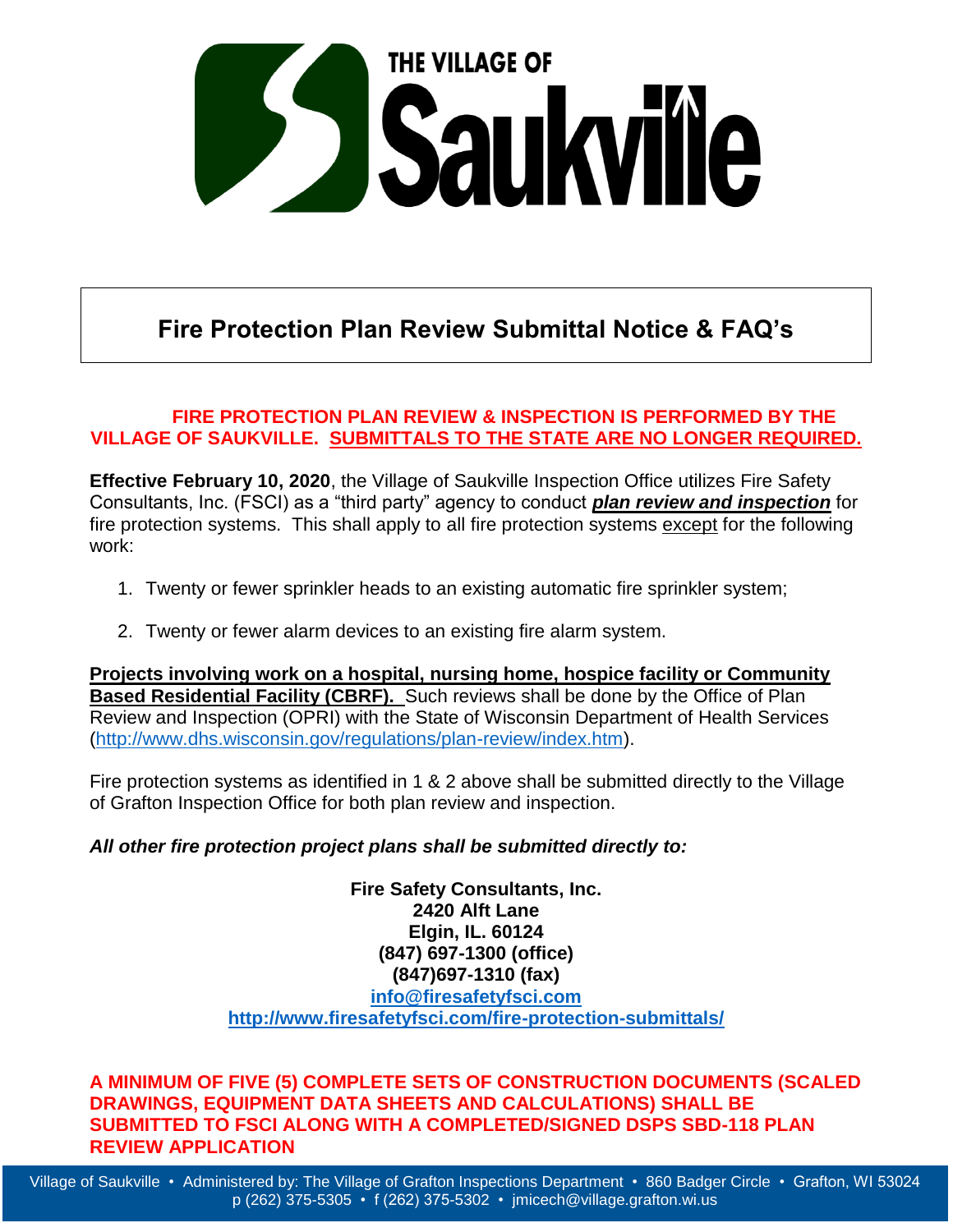#### **What are the fee's charged for reviews and what do the fees include?**

Fees charged for plan reviews are based on fees approved by the Village. Fire Protection Systems Permit Application fees *plus* fees charged by FSCI. Please contact FSCI to receive a quote for fees on your project. Saukville Fire Protection Systems Permit Applications are currently available at [www.village.saukville.wi.us](http://www.village.saukville.wi.us/) .

Fees charged by FSCI include four (4) field inspection trips. Fees for additional trip(s) will be charged and collected by FSCI prior to the inspection(s) based on the type of inspection and estimated hours. Please contact FSCI directly to schedule field acceptance tests. Allow sufficient lead time when scheduling field tests. NOTE: FSCI requires a min. of 72 hours' notice.

Applicants are advised that plans will not be reviewed until the plan review fee and any or all missing information has been received by FSCI. **Typical review time is 7-10 business days.** Expedited reviews can be performed for an additional fee upon request.

#### **Where should the plan submittal be sent to?**

Submittals shall be sent directly to Fire Safety Consultants at the following address:

#### **Fire Safety Consultants, Inc. 2420 Alft Lane Elgin, IL. 60124**

#### **What should be included in the submittal package?**

Submittal drawings and specifications shall include the following items:

#### **1) Underground Submittals**

All design submittals for underground fire service water supply systems shall include the most current edition of these chapters: NFPA 13, NFPA 24, IFC and hydraulic calculations to provide a minimum of 1,250 GPM with a residual pressure of 20 psi whichever is greater. Hydraulic calculations shall include a water flow test report from the Village of Saukville Water Utility using the low water deduction.

NOTE: The location of all private fire hydrants shall be approved by the Village of Saukville Fire Chief. Approvals by FSCI and the Saukville Fire Department can be handled concurrently.

#### **2) Aboveground Fire Sprinkler System Submittals**

All design submittals for aboveground fire sprinkler systems shall include all required information outlined in NFPA 13 and the Wisconsin Commercial Building Code (2015 ICC Codes).

NOTE: The location of the Fire Department Connection shall be approved by the Village of Saukville Fire Chief. Approvals by FSCI and the Saukville Fire Department can be handled concurrently.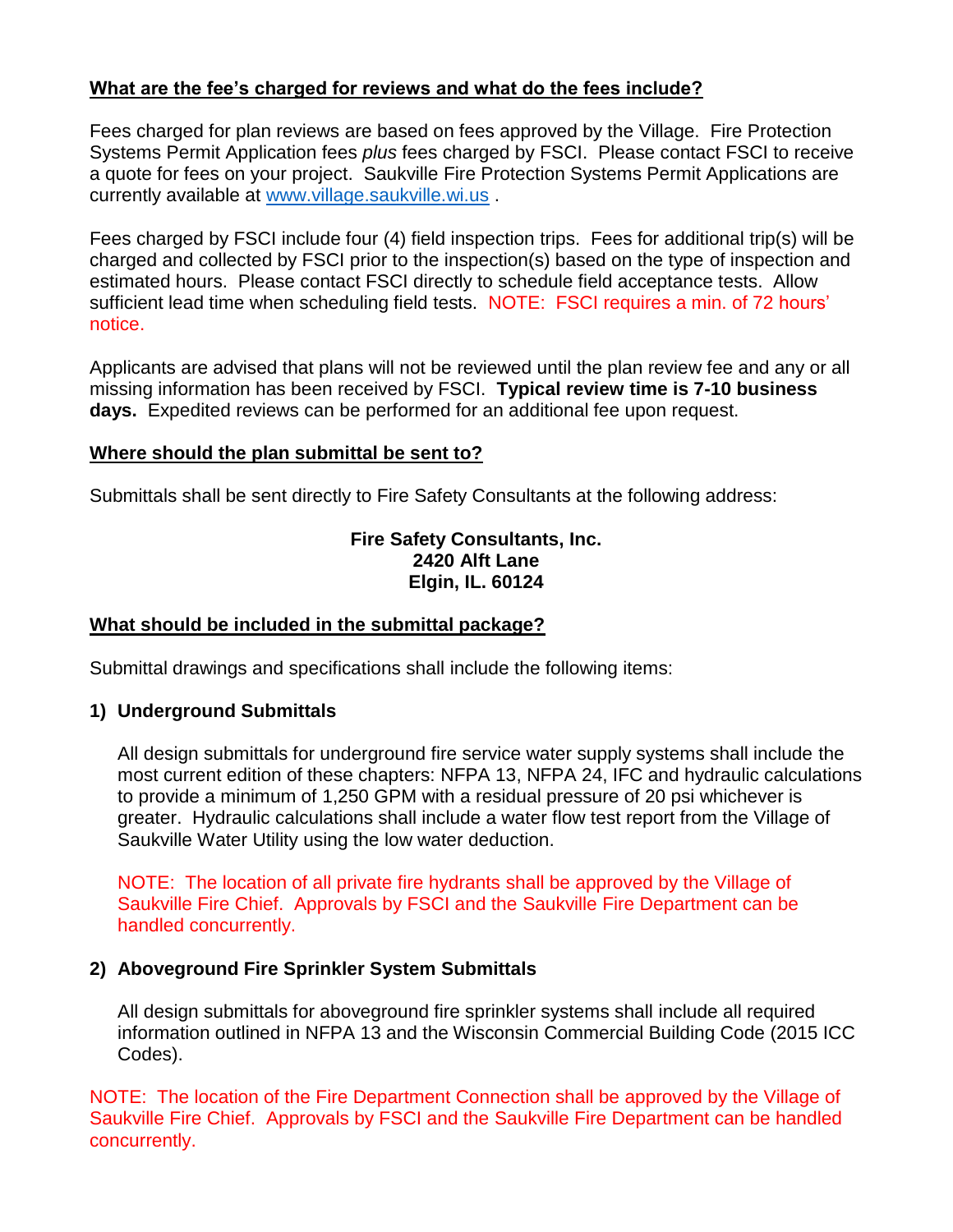#### **3) Fire Alarm System Submittals**

All submittals for fire alarm systems shall be designed in accordance with NFPA 72 as referenced by the Wisconsin Commercial Code (2015 ICC Codes).

NOTE: The alarm panel locations must be approved by the Village of Saukville Fire Chief. Approvals by FSCI and the Saukville Fire Department can be handled concurrently.

#### **4) Commercial Kitchen Wet Chemical System Submittals**

Commercial Kitchen Wet Chemical submittals shall include all of the required information as outlined in NFPA 17A (2013) Chapter 6 as referenced by the Wisconsin Commercial Building Code (2015 ICC Codes).

#### **5) Clean Agent Gas Suppression System Submittals**

All submittals for a Clean Agent Gas Suppression System shall be designed in accordance with NFPA 2001 (2015) as referenced by the Wisconsin Commercial Building Code (2015 ICC Codes).

#### **6) Other Fire Protection Systems**

All other fire suppression and/or detection systems shall be designed in accordance with the applicable NFPA Standard and the Wisconsin Commercial Building Code (2015 ICC Codes).

#### **7) Are there any special requirements for the sprinkler systems?**

- a) Inside hose connections for storage buildings are to be placed at the main doors that lead directly to the outside. The hose system is not required to be calculated but shall be designed with a 2  $\frac{1}{2}$ " pipe and GPM requirements shall be accounted for in the hydraulic calculations.
- b) Building standpipe systems shall be of the wet manual design as determined by the AHJ. Standpipe systems are not required to be calculated. However, the water supply requirements for such systems shall be included in the underground capacity calculation and the sprinkler system demand and calculations.

NOTE: A completed/signed DSPS (SBD-9720 Form) Compliance Statement is required to be filed with the Village of Grafton Inspection Office prior to or at the time of scheduling a Final Inspection.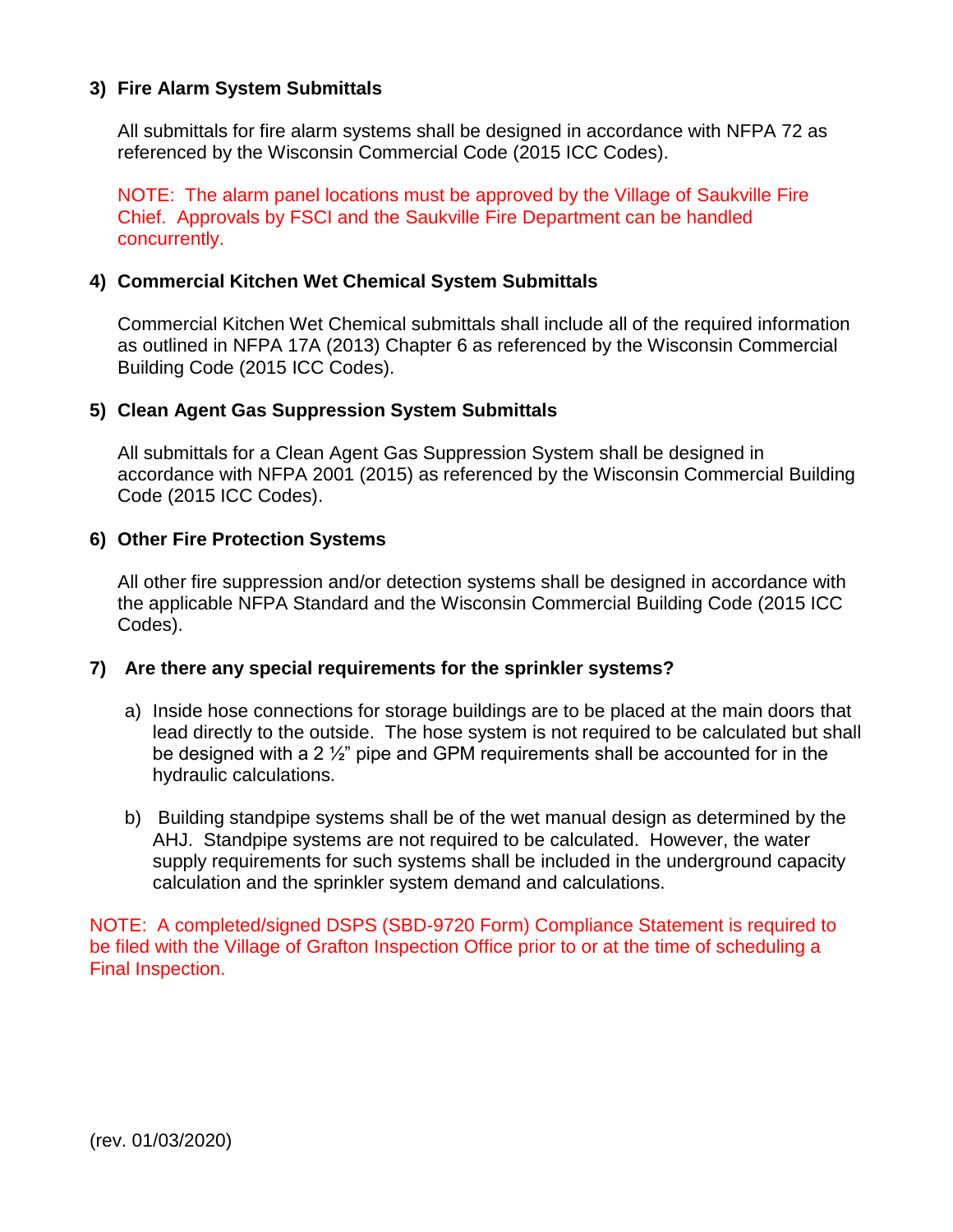| THE VILLAGE OF                                                 |                                     | <b>Fire Protection Systems Permit Application</b><br>Administered by: The Village of Grafton Inspection Office<br>860 Badger Circle, Grafton, WI. 53024<br>p (262) 375-5305 f (262) 375-5302<br>Jmicech@village.grafton.wi.us |  |  |
|----------------------------------------------------------------|-------------------------------------|-------------------------------------------------------------------------------------------------------------------------------------------------------------------------------------------------------------------------------|--|--|
|                                                                |                                     |                                                                                                                                                                                                                               |  |  |
| <b>Type:</b> $\Box$ Commercial $\Box$ Industrial<br>$\Box$ New | $\Box$ Alteration (Existing System) | $\Box$ Residential<br>□ Addition (Existing System)                                                                                                                                                                            |  |  |
| <b>CONTRACTOR INFORMATION:</b>                                 |                                     |                                                                                                                                                                                                                               |  |  |
|                                                                |                                     |                                                                                                                                                                                                                               |  |  |
|                                                                |                                     |                                                                                                                                                                                                                               |  |  |
|                                                                |                                     |                                                                                                                                                                                                                               |  |  |
|                                                                |                                     | (Please submit the separate Contractor Information Form if not already on file)                                                                                                                                               |  |  |
|                                                                |                                     | Address of owner (if different than job address): _______________________________                                                                                                                                             |  |  |
| <b>BUSINESS / LESSEE INFORMATION:</b>                          |                                     |                                                                                                                                                                                                                               |  |  |
|                                                                |                                     |                                                                                                                                                                                                                               |  |  |
|                                                                |                                     |                                                                                                                                                                                                                               |  |  |
|                                                                |                                     | Owner's name: ___________________________________ Email address: __________________________________                                                                                                                           |  |  |
| <b>PROJECT INFORMATION:</b>                                    |                                     |                                                                                                                                                                                                                               |  |  |
|                                                                |                                     |                                                                                                                                                                                                                               |  |  |
|                                                                |                                     | Please complete Project / Fee Information on reverse side                                                                                                                                                                     |  |  |
| correct to the best of my knowledge.                           |                                     | I hereby certify that all statements, forms, and attachments submitted hereto are true and                                                                                                                                    |  |  |
|                                                                |                                     |                                                                                                                                                                                                                               |  |  |
|                                                                |                                     |                                                                                                                                                                                                                               |  |  |
|                                                                | time of the request**               | **Request for Inspections will not be scheduled unless the Permit Number is supplied at the                                                                                                                                   |  |  |